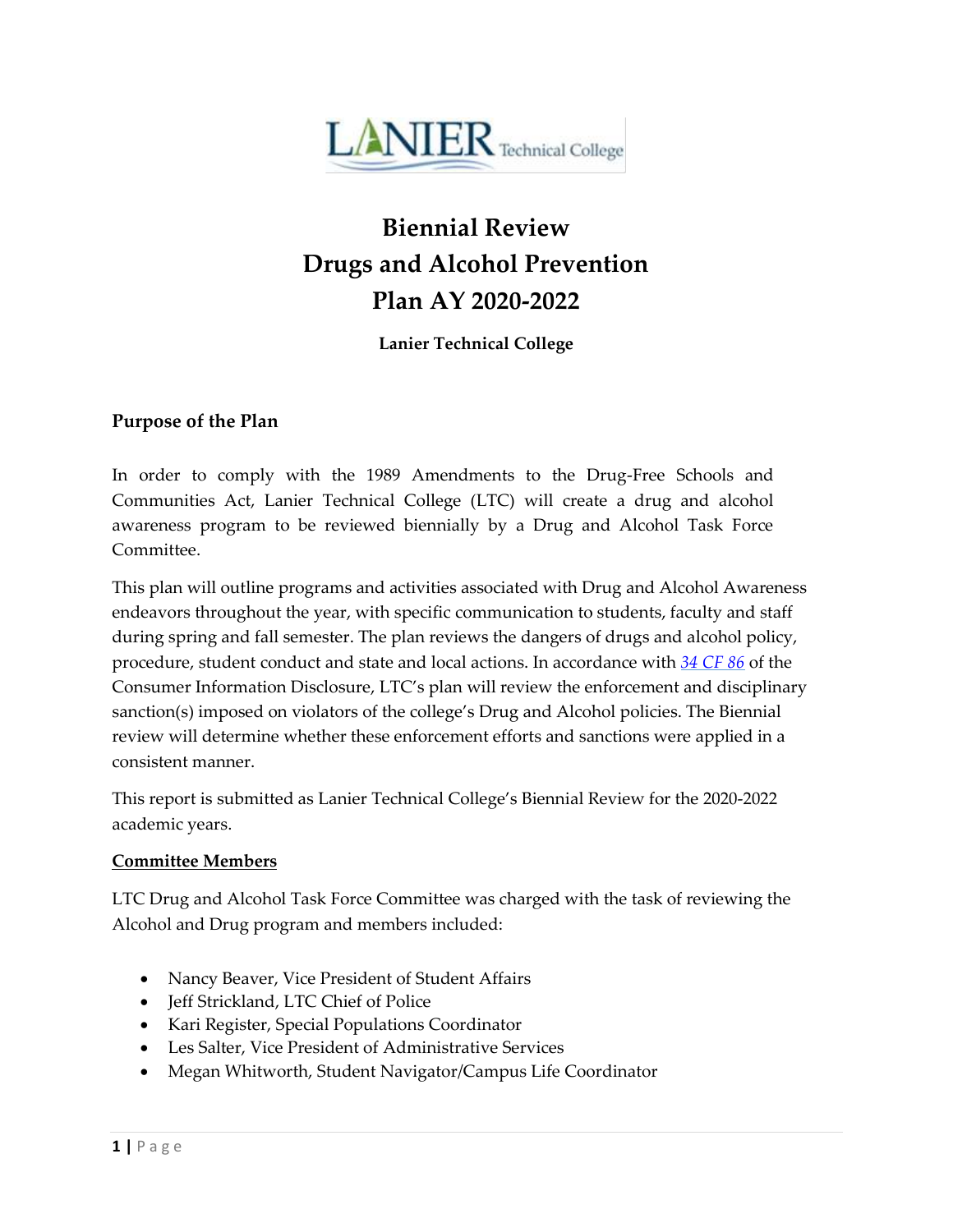## **Summary**

Lanier Technical College (LTC) is a non-residential institution offering career and technical education. LTC is one of 22 colleges in the Technical College System of Georgia (TCSG) serving 5,846 (AY 2019 unduplicated data) students across seven campuses. TSCG, the governing body for LTC, has documented policies specific to drug and alcohol use on campus. In accordance to TCSG policy 4.8.1. [\(https://tcsg.edu/tcsgpolicy/files/4.8.1.pdf\)](https://tcsg.edu/tcsgpolicy/files/4.8.1.pdf), LTC is committed to providing a safe and healthy learning environment that enriches our students, faculty, and staff. LTC implements and adheres to TCSG Policy which prohibits the possession, use, distribution, and unlawful manufacture of illegal drugs, narcotics or controlled substances on LTC campuses. Alcohol is not allowed on campus except when a written Exception Request is submitted for consideration and is approved by the college president. It is the responsibility of each student, faculty, and staff member to be familiar with the provisions of the policy and also the State of Georgia laws as they pertain to alcohol and drug use and abuse. The College's Alcohol and Drug Program places responsibility for individual and group conduct on the individuals who use drugs and consume alcohol.

The management and enforcement of LTC's Alcohol and Drug policy and programs present unique challenges due to non-residential life. Rather than faced with on-campus violations of alcohol and drug laws and conduct policies, LTC's Drug and Alcohol Task Force, Behavioral Intervention Team (BIT), faculty, and staff more often handle the impact of alcohol use and abuse that occurs off-campus and within the family dynamics; thus, placing the emphasis on recognizing the signs and symptoms of use/abuse and external resources available for treatment rather than enforcement actions on campus. The college's programs address this difference through emphasis on drug and alcohol laws, collaborations with external agencies, and access to treatment facilities within our educational efforts.

## **Goals for LTC Drug and Alcohol Plan**

- 1. To support a culture and atmosphere free from alcohol and other drug use and abuse on the campus community
- 2. To develop and disseminate information for the members of the campus community regarding alcohol and other drug issues for the purpose of awareness, education, and prevention
- 3. To make the campus community aware of the availability of alcohol and other drug intervention services such as counseling, referral to in-patient and out-patient treatment, and provide ongoing support for students, faculty, and staff.

Achievement of these goals are measured by student awareness rates, sponsored drug and alcohol awareness events, activities and campaigns, as well as knowledge of drug and alcohol dangers. Students will be provided surveys during specific times during the semester most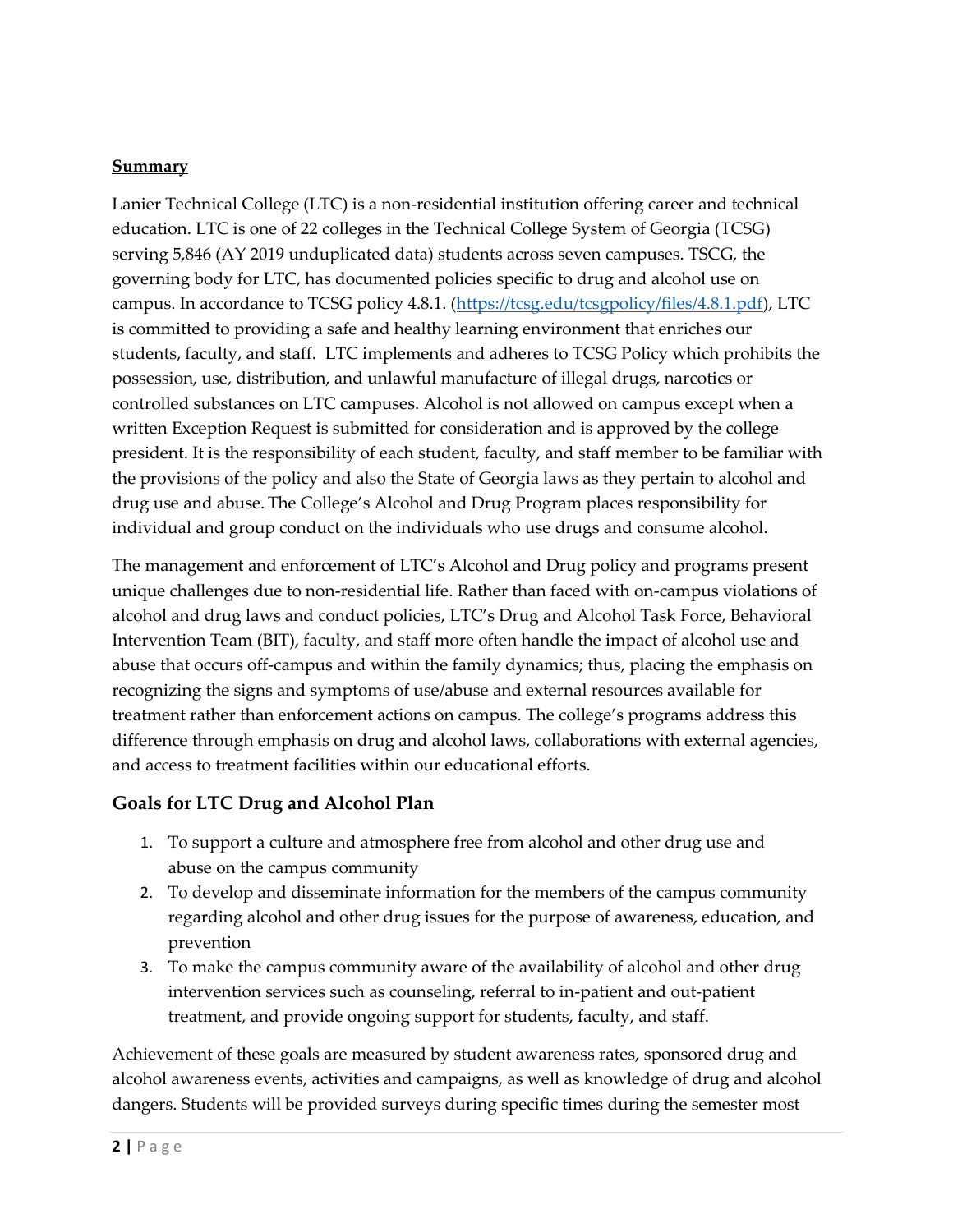notably at Student Involvement events. Additionally, surveys indicate that students are knowledgeable of counseling and support services, which are perceived as valuable assets.

# **Lanier Technical College Events and Activities and Awareness Campaigns**

To meet these goals, LTC's Drug and Alcohol Task Force, Student Affairs and Academic Affairs, have offered a variety of programs designed to educate and support an alcohol and drug free lifestyle. LTC has launched a continuous multi-media campaign on all campus locations to inform students about the use, dangers, long- and short-term effects of drug and alcohol use to include:

- Information in the LTC College Catalog
- Information in the Student Resource Guide
- Drug and alcohol awareness information and resources on the campus website
- An electronic and social multimedia campaign to increase student knowledge and awareness of drug and alcohol use

### Resource Fair

An annual event that brings in community providers for wellness, drug and alcohol prevention and rehabilitation programs. To be conducted during Fall Semester.

### Ongoing Alcohol EDU Learning Platform

AlcoholEdu is an online learning platform to educate and motivate students to use alcohol safely in order to establish a lifelong pattern of moderation in drinking or abstaining and recognize harmful behaviors associated with drinking and drug use. The goal is to educate students in making good decisions regarding alcohol, set limits on the number of drinks, understanding the amount of alcohol in the standard drink, stop drinking at a predetermined time, and choose to consume less alcohol overall. Information on participating in this learning platform will be placed on the website.

### Drug and Alcohol Awareness Lunch and Learn Sessions

During fall term, a designated Lunch and Learn session will held featuring alcohol and drug awareness. Flyers and educational materials will be distributed to raise awareness of the event.

## Ongoing Drugs and Alcohol Material Distribution/Social Media Campaign

Provide literature, brochures, and educational information on all campus locations throughout the year. Informational leaflets on the dangers of drug and alcohol use will incorporate information on counseling services provided by ESPYR. A social media campaign will raise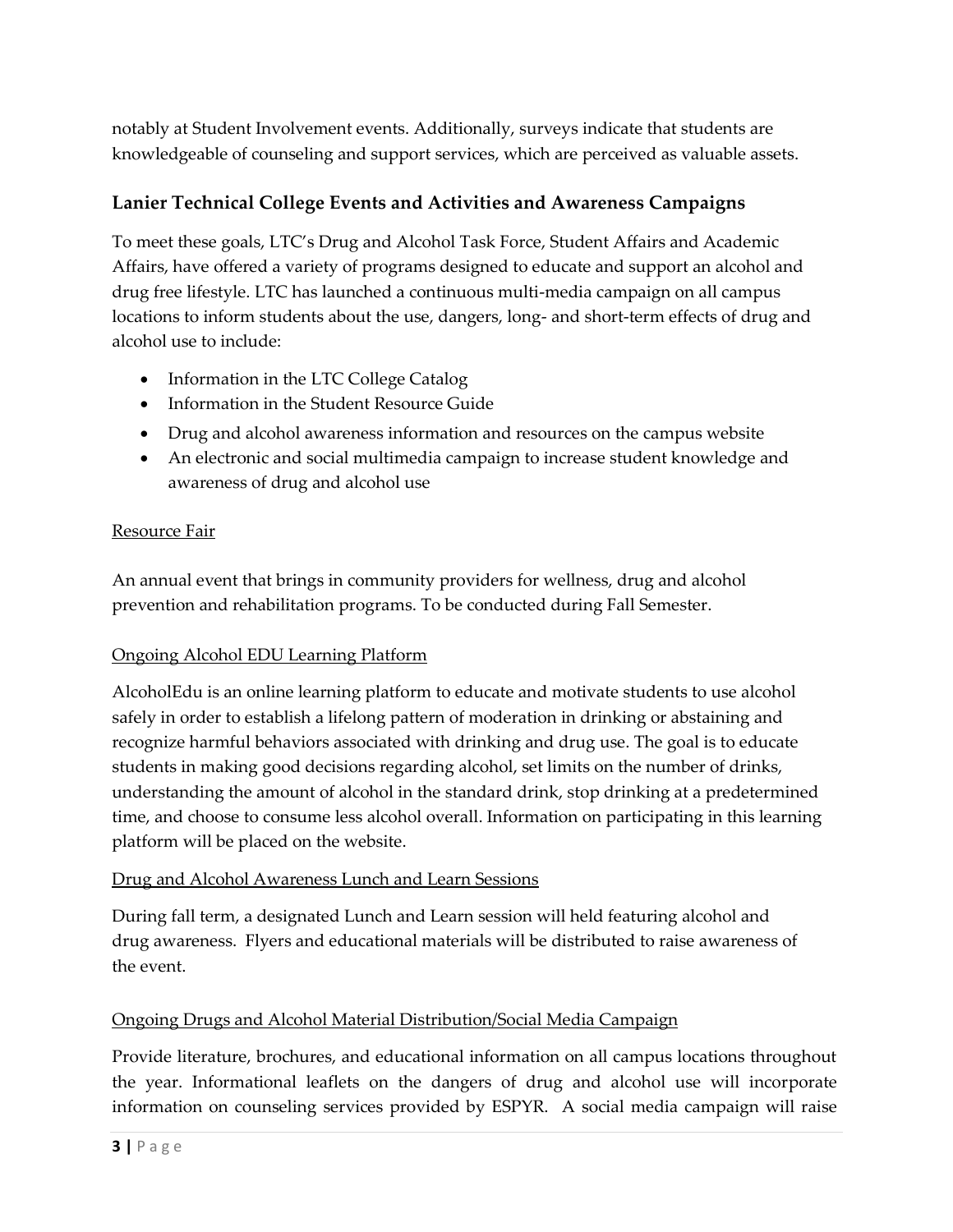awareness of drug and alcohol health risks and promote a healthier lifestyle.

## Student Awareness Assessment

 LTC will conduct periodic assessments to determine the effectiveness of the Drug and Alcohol Awareness Prevention strategies. Assessments will occur at both on campus events and in the annual LTC Student Satisfaction survey.

# **Distribution of Policies**

A copy of LTC's Drug and Alcohol Policy is distributed annually (by April 15) to all students, faculty and staff. The College strongly encourages being familiar with the Policy. The Policy is available in the college catalog accessible on the college website at: <https://www.laniertech.edu/coc/Drug%20Free%20Campus%20Act.aspx>

Each member of the college community receives an e-mail notifying them of the availability of the Policy and a link to access it online. In addition, LTC emails a notification to all enrolled students announcing the publication and the website link. Further, prospective students and employees are provided with information about LTC's Drug and Alcohol Policy and the web address for accessing it.

# **Alcohol and Drug Policy**

### Alcohol Policies

The presence of alcohol on College campuses shall be governed by the provisions of federal, state and local laws and applicable State Board of the Technical College System of Georgia policies and procedures. All persons entering the campus or any facility owned or operated by the Technical College System of Georgia or any of its Technical Colleges must comply with these laws, policies, and procedures. (TCSG Policy 3.3.6 <https://tcsg.edu/tcsgpolicy/files/3.3.6.pdf>

Any person using alcoholic beverages while on the campus of Lanier Technical College shall be responsible for compliance with state and county laws and the College's Alcohol Policy. It is illegal in the State of Georgia for anyone under the age of 21 to purchase, possess or consume alcohol or to falsify or misrepresent his or her age to obtain alcohol.

### Drug Policies

The use, possession, and/or sale of illegal drugs are violations of the College's Substance Abuse Policy, the faculty contract, and the terms of employment of administrative, classified, and contingent staff.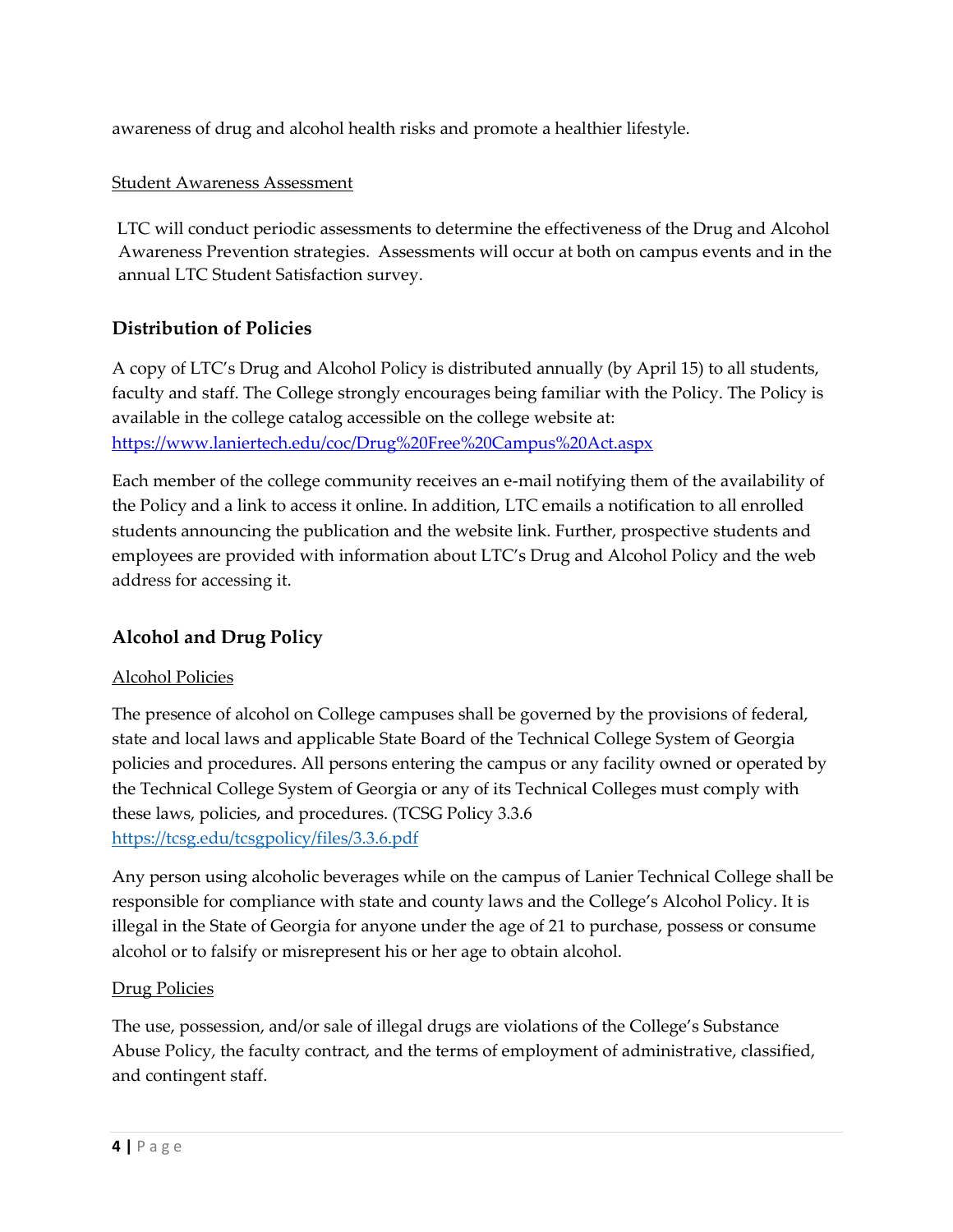Faculty, students, and staff who use, possess or sell illegal drugs are subject to criminal prosecution as well as administrative disciplinary actions including mandatory counseling, suspension or dismissal.

AlcoholEdu is an interactive online program designed to reduce the negative consequences of alcohol amongst College students and to encourage healthy lifestyle habits that will benefit students throughout their lifetime. This program incorporates the latest evidence-based prevention methods to create a highly personalized user experience that inspires students to reflect on and consider changing their drinking behaviors. The course aims to educate students about alcohol and its effects on the mind and body and empowers students to make wellinformed decisions and better cope with the drinking behavior of peers. It is the most widely used alcohol prevention program in higher education, and helps schools comply with Education Department General Administrative Regulations (EDGAR part 86). The online programs deliver a personalized experience to all types of students dependent on their current drinking choices, and is proven effective – eight independent studies have verified the efficacy of AlcoholEdu. A federally funded, 30-campus randomized control trial found that AlcoholEdu reduces high-risk drinking and alcohol-related harms among College students. The program motivates behavior change by:

- Resetting unrealistic expectations about the effects of alcohol
- Linking choices about drinking to academic and personal success
- Helping students practice safer decision-making
- Engaging students to create a healthier campus community (TCSG Policy 4.8.1) Drug-Free Workplace)

# **Enforcement**

The possession, sale or furnishing of alcohol and illicit drugs on the Lanier Technical College campus is governed by the College's Substance Abuse Policy and state and federal laws. These laws are strictly enforced by the Lanier Technical College Police Department. Violators are subject to College disciplinary action, criminal prosecution, fines, and/or imprisonment.

LTC 2020 Annual Security Report shows the number of alcohol and other drug arrests and referrals reported. The link is available at:

https://www.laniertech.edu/downloads/Campus Crime\_LTC\_Safety\_and\_Security.pdf

# Drug and Alcohol Prevention Program - Strengths and Weaknesses

The Drug and Alcohol Task Force Committee used the following materials to help produce this report and assist in their determination of the strengths, weaknesses, and recommendations:

- TCSG Alcohol and Drug Policy
- Student Code of Conduct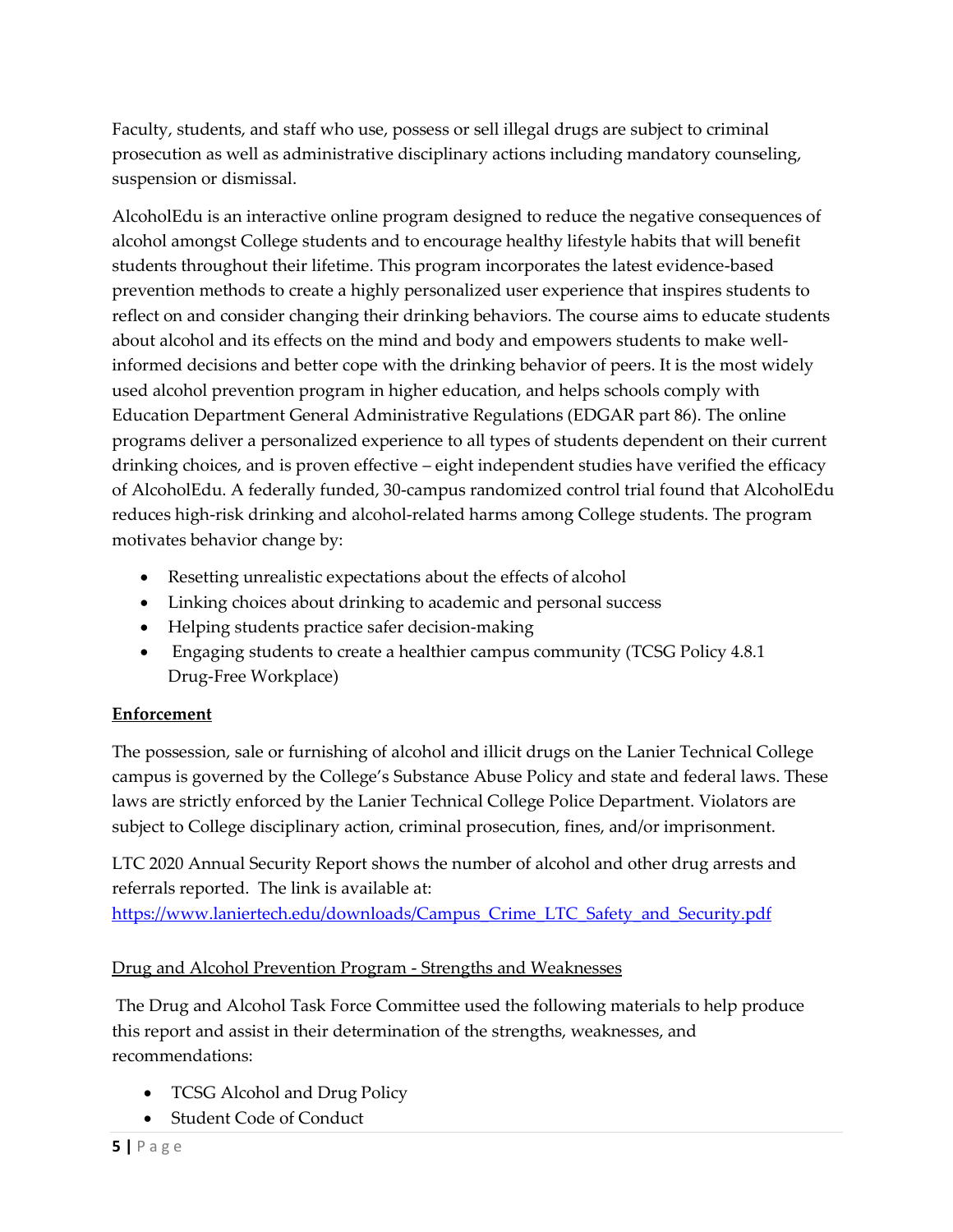- Academic Catalog (2020-2021)
- Annual Security Report (2020-2021)
- Employee Handbook (2020)
- LTC Website, including:
	- o Student Consumer Information
	- o Counseling
- Higher Education Act of 1965, Section 484
- National Institute on Drug Abuse website
- National Institute on Alcohol Abuse and Alcoholism
- National Institute of Health website

The committee indicated various strengths and are set forth as follows:

- Policy complies with the Drug Free Schools and Campuses Regulations
- All campus-based events and activities are alcohol and drug-free
- Number of free educational awareness opportunities made available to the campus community
- No arrests or referrals for violation of the Drug and Alcohol Policy
- Availability of printed information and resources about alcohol and other drug use/abuse is readily available throughout the campus for students, faculty, and staff
- Employee Assistance Program available to full time employees
- Behavioral Intervention Team to evaluate students that may be a threat to the college community
- Alcohol EDU Learning Platform available to all students

The committee found several areas of weakness and are set forth as follows:

- No calendar of awareness activities posted or promoted
- Very little promotion of Alcohol EDU (website only)
- Limited collaboration with Faculty to help facilitate prevention and awareness activities
- Very little communication with employees regarding drug and alcohol prevention programs offered through the college and state agency

The Committee, through this Biennial Review, makes the following recommendations for improvement to the Drug and Alcohol Prevention Program:

- Update New Student Orientation with Drug Alcohol Prevention Plan and calendar of events
- Develop for a semester-long calendar of events directed at prevention and awareness
- More collaboration with Faculty to help facilitate prevention and awareness activities